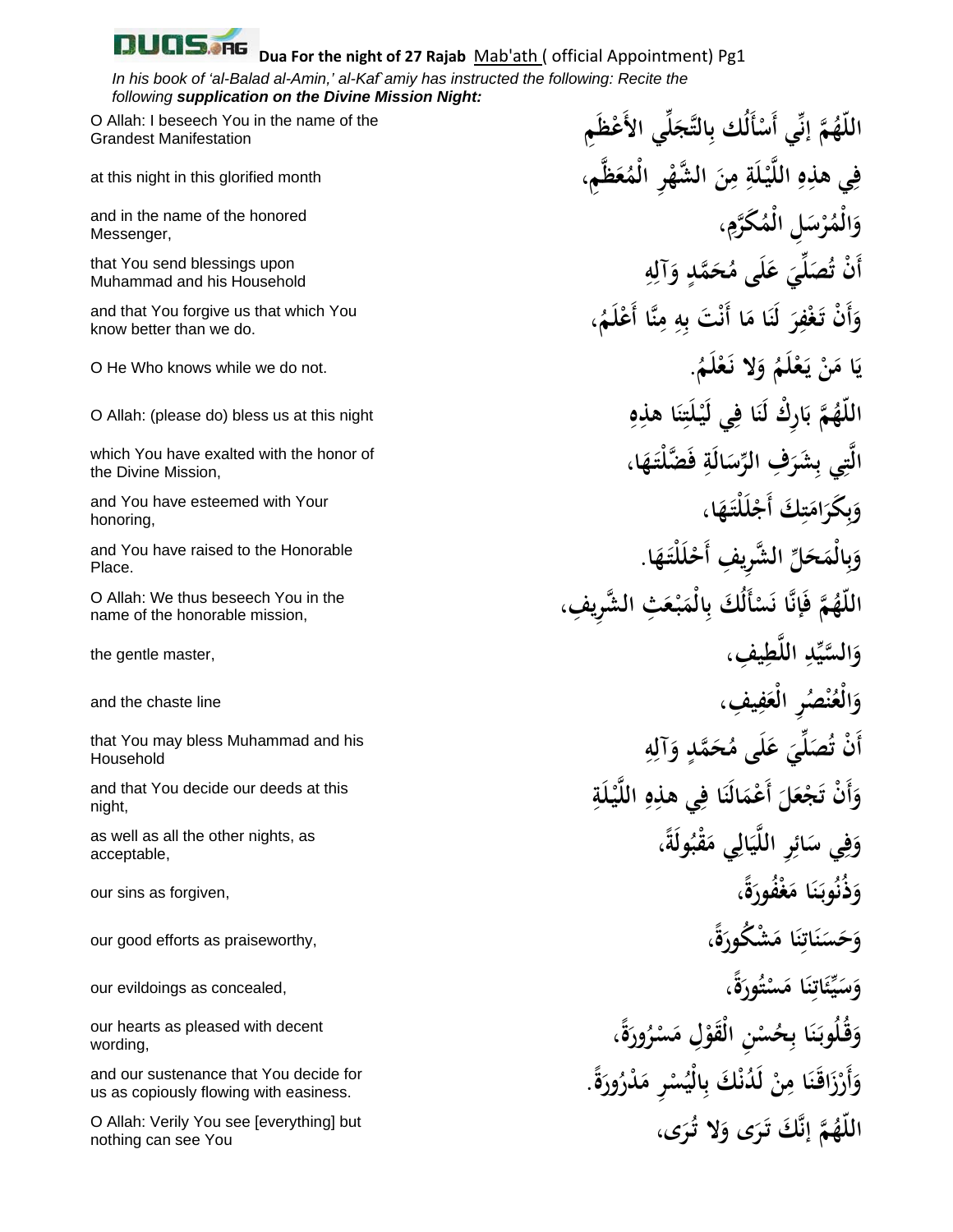

**َ**

and goal.

and granting of life.

all things].

against meeting of disgrace and shame

have ordered us not to do.

Paradise, out of Your mercy,

Hellfire.

name of Your omnipotence.

Paradise;

**ف** so, please do grant us them, in the name of Your might.

And (please do) make the most expansive of our sustenance be given to us when we become old aged,

and make the best of our deeds be at the time close to our death.

And (please do) extend [our ages and make us spend them] in acts of obedience to You,

and in all that which draws us near to You,

good position with You,

and in all that which make our lives acceptable by You.

And (please do) improve our recognition of You under all circumstance and conditions.

And do not refer us to any of Your beings lest they shall always remind us of their favors to us.

And please favor us by settling all our needs, in this world as well as the Next World.

forefathers, our descendants,

**َى، َِر الأَ ْعل ْظ ن ِالْم ْ َت ب أَن َ** while You are in the Highest Prospect. **و َ َى، َه ْتـ ن ُ َالْم َى و ْع ْ َك ُّ الرج إن إلَي َ َّ و** And, verily, to You are the [final] return **َا، َ ْحي َالْم ات و َ َ َم إن لَ َك الْم َ َّ و** And, verily, to You are causing to death **َالأُولَى. َ و ة ِر إن لَ َك الآخ َ َّ و** And to You are the Last and the First [of **َ َى، َ ْخز ل و ِ َّ َذ َك أَ ْن ن ُ ب ُوذ َع ا نـ َّ م إن ُ َّ ّه الل** O Allah: we, surely, seek Your protection **ن َ ب َى. ْه َنـ ُ تـ ْه ن ا ع َ م ِي ْت أ أَ ْن ن و** and against committing that which You **َ َ** .<br>. **َ ِ َك، ت ْم َح ِر َ ب َنَّة أَلُ َك الْج َس ا ن َّ م إن ُ َّ ّه الل** O Allah: we, surely, pray You for **َ ْ َ ِ النَّار ِن َك م ِ ُ يذ ب َع ت َس و** and we seek Your protection against **ب ْ ن َ َك، ُق ْدر َا ب ْه ِنـ ا م ْذن َأَع ف** So, (please do) save us from it, in the **ُ**<br>ڵ **ت**<br>ج **َ ِ** .<br>. **ِِ ِ ين ُ ِور الْع َ الْح ِن أَلُ َك م َس و** We, also, pray You for the women of **ْ ن َ َك، زت َّ ِع ا ب ُْقـن ْز َار ِ ِ َ** وَاجْعَلْ أَوْسَعَ أَرْزَاقِنَا عِنْدَ كِبَرِ سِنِّنَا، **َ ِ ِ َ ِ** وَأَحْسَنَ أَعْمَالِنَا عِنْدَ اقْتِرَابِ آجَالِنَا، **ِ ِ َ ِ َ ِ**وَأَطِلْ فِي طَاعَتِكَ، **َ َ ْ َك، ر ُب إلَي َُقِّ ا يـ َم و َ ْ َد َك، ن ِي ع ُ ْحظ و** and in all that which allow us to enjoy a **ِ ي َ َا، َار ْ َك أَ ْعم ُف لَ َدي ُز يـ و ن َ ِل** .<br>م **َ** وَأَحْسِنْ فِي جَمِيعِ أَحْوَالِنَا وَأُمُورِنَا مَعْرِفَتَنَا، ن<br>. **َ َ ِ ْ َ** وَلا تَكِلْنَا إِلَى أَحَدٍ مِنْ خَلْقِكَ فَيَمُنَّ عَلَيْنَا، **َِ ِ َ** وَتَفَضَّلْ عَلَيْنَا بِجَمِيعِ حَوَائِجِنَا لِلدُّنْيَا وَالآخِرَةِ، **َ َ َ ا ن َائ ن أَبـ ا و ن َائ ِآب ْ ب ْ َدأ َاب و** And (please do) do the same thing to our **َ** ِ<br>ئى **ْ َ َ** ر<br>فيا **َ ِين ن ُ ْؤم ا الْم ن َان إخو ِ ِ يع ْ َم جَ** and all our brethren-in-faith; **وِ َ** <u>ِ:</u>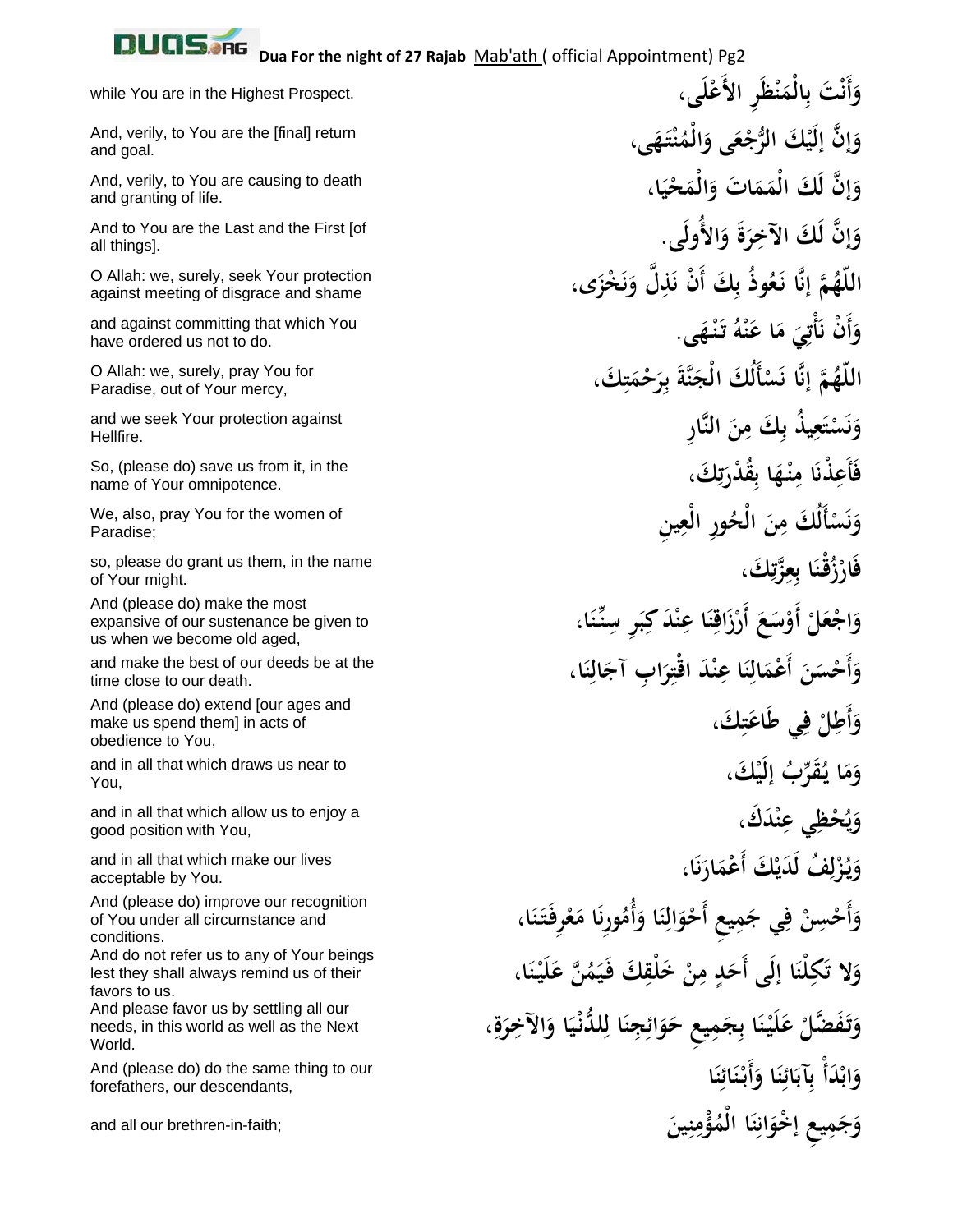| Dua For the night of 27 Rajab Mab'ath ( official Appointment) Pg3                            |                                                                 |
|----------------------------------------------------------------------------------------------|-----------------------------------------------------------------|
| with regard to all that which we have<br>besought You for ourselves                          | فِي جَمِيعٍ مَا سَأَلْنَاكَ لأَنْفُسِنَا                        |
| O the most Merciful of all those who show<br>mercy.                                          | يَا أَرْحَمَ الرَّاحِمِينَ.                                     |
| O Allah: we, verily, beseech You by Your<br><b>Grand Name</b>                                | اللَّهُمَّ إِنَّا نَسْأَلُكَ بِاسْمِكَ الْعَظِيمِ،              |
| and Your Eternal Kingdom                                                                     | وَمُلْكِكَ الْقَدِيمِ،                                          |
| to send blessings upon Muhammad and<br>the Household of Muhammad                             | أَنْ تُصَلِّيَ عَلَى مُحَمَّدٍ وَآلِ مُحَمَّدٍ                  |
| and to forgive our grave sins,                                                               | وَأَنْ تَغْفِرَ لَنَا الذَّنْبَ الْعَظِيمَ،                     |
| for none can forgive the grave save the<br>All-great.                                        | إِنَّهُ لا يَغْفِرُ الْعَظِيمَ إِلاَّ الْعَظِيمُ.               |
| O Allah: this is Rajab, the honored month,                                                   | اللَّهُمَّ وَهذَا رَجَبٌ الْمُكَرَّمُ                           |
| which You have honored us through it,<br>being the first of the Sacred Months,               | الَّذِي أَكْرَمْتَنَا بِهِ أَوَّلُ أَشْهُرِ الْحُرُمِ،          |
| and You have selected us for this honor<br>from amongst the other nations.                   | أَكْرَمْتَنَا بِهِ مِنْ بَيْنِ الأُمَمِ،                        |
| So, all praise be to You; O the Lord of<br>Magnanimity and Generosity.                       | فَلَكَ الْحَمْدُ يَا ذَا الْجُودِ وَالْكَرَمِ،                  |
| I thus beseech You by Your Name,                                                             | فَأَسْأَلُكَ بِهِ وَبِاسْمِكَ                                   |
| the grandest, the grandest, the grandest,                                                    | الأَعْظَمِ الأَعْظَمِ الأَعْظَمِ،                               |
| the most majestic, the most honorable,                                                       | الأَجَلِّ الأَكْرَمِ                                            |
| that You have created so that it has<br>settled under Your Shadow                            | الَّذِي خَلَقْتَهُ فَاسْتَقَرَّ فِي ظِلَّكَ                     |
| and it thus shall never transfer to anyone<br>other than You-                                | فَلا يَخْرُجُ مِنْكَ إِلَى غَيْرِكَ                             |
| I beseech You to send blessings upon<br>Muhammad and his Household, the<br>immaculate,       | أَنْ تُصَلِّيَ عَلَى مُحَمَّدٍ وَأَهْلِ بَيْتِهِ الطَّاهِرِينَ، |
| and to include us, during this month, with<br>those who practice acts of obedience to<br>You | وَأَنْ تَجْعَلَنَا مِنَ الْعَامِلِينَ فِيهِ بطَاعَتِكَ،         |
| and those who hope for Your admission.                                                       | وَالآمِلِينَ فِيهِ لِشْفَاعَتِكَ.                               |
| O Allah: (please do) lead us to the Right<br>Path,                                           | اللَّهُمَّ اهْدِنَا إِلَى سَوَاءِ السَّبِيلِ،                   |
| and choose for us the best resting-place<br>with You,                                        | وَاجْعَلْ مَقِيلَنَا عِنْدَكَ خَيْرَ مَقِيلٍ،                   |
| under a dense shade                                                                          | فِي ظِلِّ ظَٰلِيلٍ،                                             |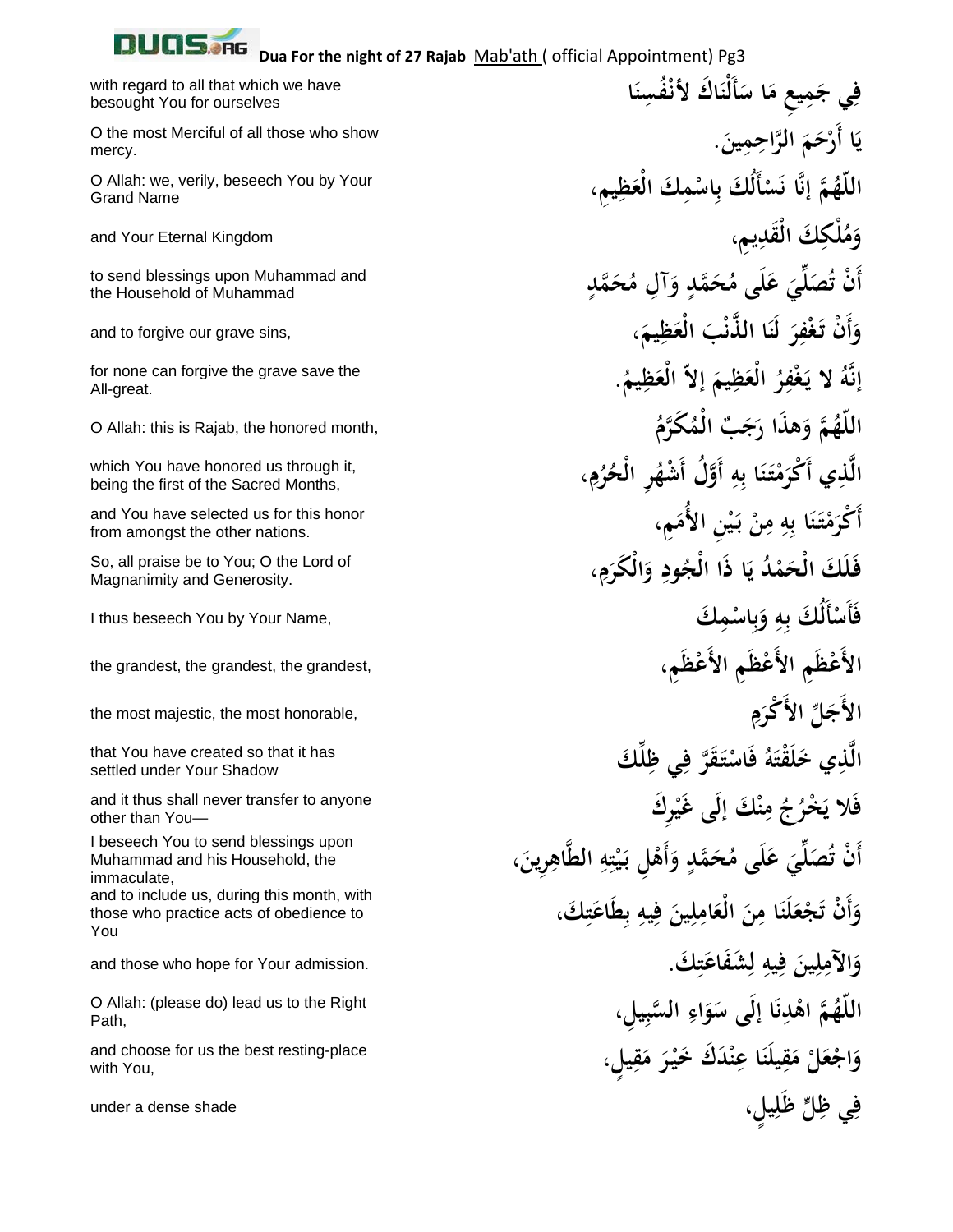

You.

sustenance

**ِ**

**َِ**

> **ب**<br>3 **َ**

**َ**

<u>دِ</u>

**َ**

**ْمُلْكٍ جَزِيلٍ، مَ** and abundant possession. **و . ُ ِيل ك َ الْو ْم ِع ا و ن ُ ْبـ َس َّ َك ح َإن ف** Surely, You are Sufficient for us! Most **َ** ن<br>م **َ َ** Excellent are You, and in You do we trust! **َ ِج ِحين ن ُ َ م ِ ِحين ُْفل ا م ْن بـ ْل م اق ُ َّ ّه الل** O Allah: (please do) make us return (to **ْ َ** You) with success and victory; **َ َلا َضالّين ا و ْن َيـ َل ْ ُض ٍوب ع َغ َ م ْر َيـ غ** neither accursed (by You) nor misleading **َ** (the Right Path), **ِ بِرَحْمَتِكَ يَا أَرْحَمَ الرَّاحِمِينَ. ب**<br>• **م** out of Your mercy; O the most Merciful of all those who show mercy. O Allah: I earnestly beseech You, in the<br>name of the matters that bring about Your<br>forgiveness **ِ** ن<br>ج<br>-**َ** name of the matters that bring about Your forgiveness **ِ َك، ت ْم َح ِ ِب ر َاج ِو و** and the matters that incumbently achieve **َ** Your mercy, **ٍْم، ْ ُك ِّل إث ِن َ م َة السلام َّ** to grant me safety from all sins, **ر، ٍّ ْ ُك ِّل ب ِن َ م َة ِيم َن غْالَ** gain of all decencies, **و ِ ،ِ َنَّة ِالْج َ ب ْز الْفو َ َ** attainment of Paradise, **و َ ِ النَّار. ِن َ م َاة النَّجَ** redemption against Hellfire. **و ُ َك، َو َع َد ُ َون و َ َ اك َّ الداع َع م د ُ َّ ّه الل** O Allah: In the same way as suppliants **ت ْ** have besought You, I am beseeching **ُ َك، أَلْت َس ُ َون و ل السائ أَلَ َك َّ َس و** And in the same way as implorers have **َ ِ** begged You, I am begging You. **ْ َك. ْ ُت إلَي َب َل َط ُ َون و ب ال َّ ْ َك الط َ َب إلَي َل َط و** And in the same way as requesters have **ِ** asked You, I am asking You. **، ُ َاء َ َّ الرج ُ و ِّ الثـَقة ْ َت م أَن َّ ُ** O Allah: You are (my) trust and hope; **هّ الل** and You are the ultimate desire in my وَإِلَيْكَ مُنْتَهَى الرَّعْبَةِ فِي الدُّعَاءِ.<br>supplications. **َ** supplications. **ِ** O Allah: send blessings upon Muhammad<br>and his Household and his Household (الْمَلَّـهُمَّ فَصَلِّ عَلَى مُحَمَّدٍ وَآلِهِ **ِ** and his Household **ِي، ِي َقـْلب َ ف ِين ق َ ِل الْي ْع اجَ** and establish conviction in my heart, **و َ َ َصِري ِي ب َ ف النُّورَ** light in my sight, **و ِي َص ْدِري، َ ف َة النَّصيح ِ َ** well-wishing in my chest, **<sup>و</sup>** and the mention of You on my tongue day<br>and night, and night, and night, and night, وَرِزْقاً وَاسِعاً غَيْرَ مَمْنُونٍ وَلا مَحْظُورٍ فَارْزُقْنِي، and expansive sustenance that is neither failing nor banned. So, please provide me